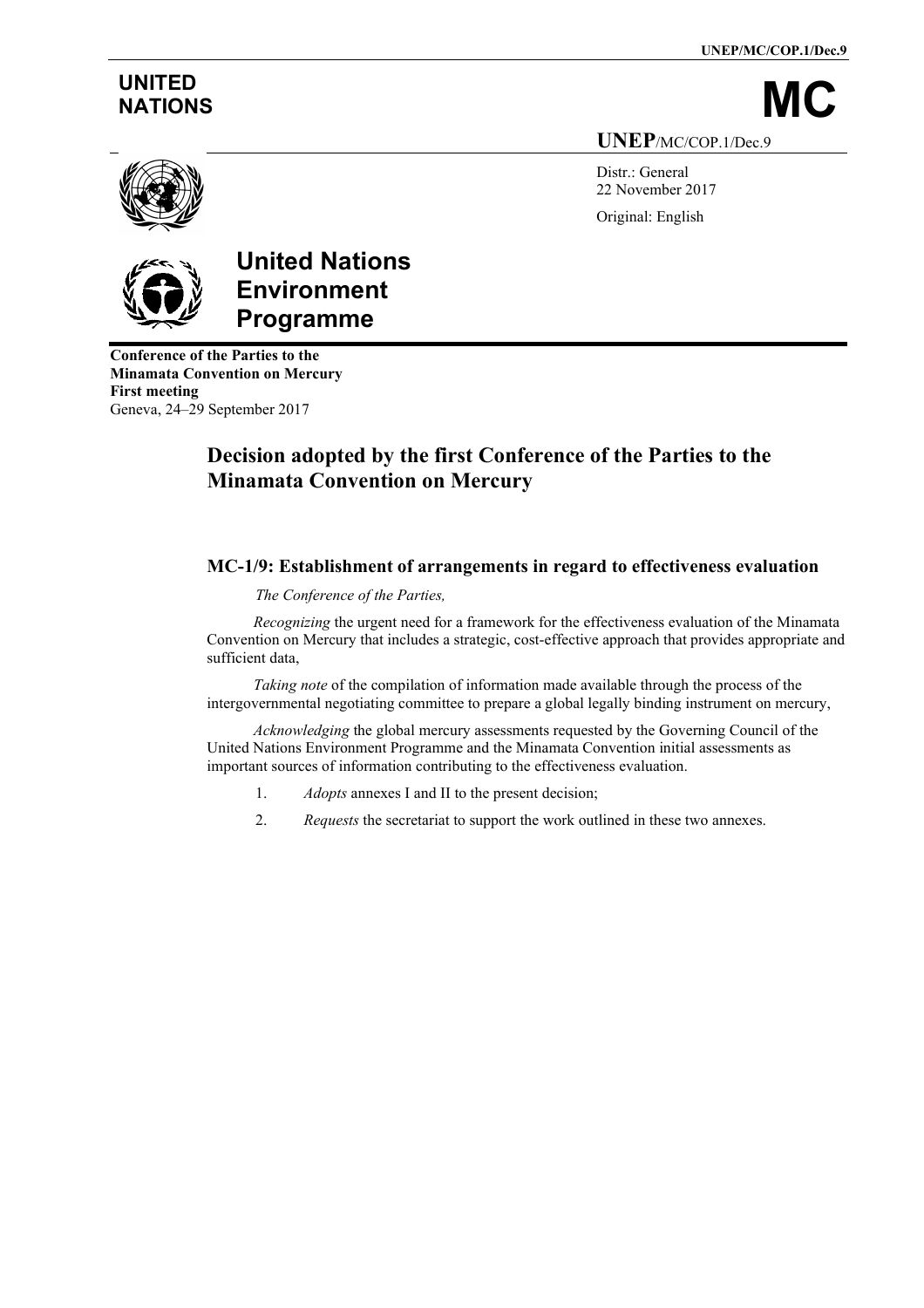#### **Annex I to decision MC-1/9**

#### **Draft road map for establishing arrangements for providing the Conference of the Parties with comparable monitoring data, and elements of an effectiveness evaluation framework under article 22 of the Minamata Convention**

| Activity                                                                                                                                                                                                                                                            | Time frame                                                                                   |
|---------------------------------------------------------------------------------------------------------------------------------------------------------------------------------------------------------------------------------------------------------------------|----------------------------------------------------------------------------------------------|
| Nominations for the ad hoc group of experts are provided to the secretariat<br>through the bureau members of the Conference of the Parties.                                                                                                                         | 1 November 2017                                                                              |
| The ad hoc group of experts will meet face-to-face, drawing on previously<br>submitted information collated by the secretariat, and taking into account<br>work undertaken under other multilateral environmental agreements<br>including the Stockholm Convention. | January/February 2018                                                                        |
| The ad hoc group of experts prepares the draft report including the outline,<br>plan, and elements of the effectiveness evaluation framework, and the<br>secretariat makes the draft report available for comments.                                                 | 15 May 2018                                                                                  |
| The ad hoc group of experts revises and finalizes the report including the<br>outline, plan, and elements of the effectiveness evaluation framework, and<br>the secretariat forwards it to the second Conference of the Parties for<br>consideration.               | 20 July 2018                                                                                 |
| The final report is considered by the Conference of the Parties at its second<br>meeting.                                                                                                                                                                           | November 2018 (tentative date<br>for the second meeting of the<br>Conference of the Parties) |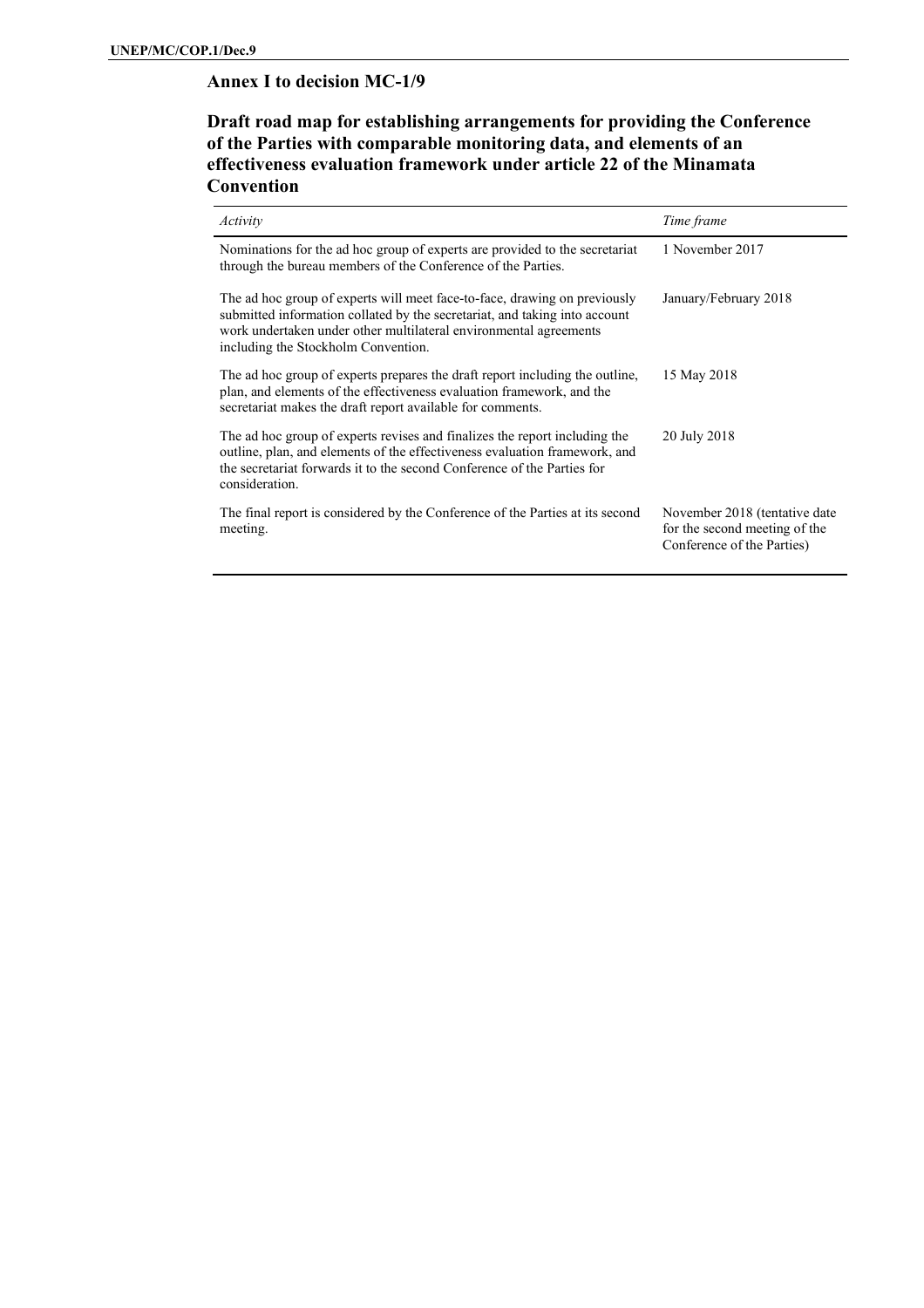#### **Annex II to decision MC-1/9**

#### **Draft terms of reference for an ad hoc group of experts on the arrangements for providing the Conference of the Parties with comparable monitoring data, and elements of an effectiveness evaluation framework under article 22 of the Minamata Convention**

#### **I. Mandate**

The Conference of the Parties hereby establishes an ad hoc group of experts to:

(a) Develop monitoring arrangements, taking into account the experience of other multilateral environmental agreements, including the Stockholm Convention, for consideration by the Conference of the Parties at its second meeting, including:

- (i) An outline of the types of data that could be comparable on a global basis, as well as their availability;
- (ii) A draft plan that integrates comparable results for future monitoring that countries and stakeholders may choose to undertake; and as part of this work:
	- a. Review information on existing monitoring programmes, including from the information that has been reported to the secretariat by Governments and intergovernmental and non-governmental organizations, and others that are available;
	- b. Assess to what extent the information reviewed under paragraph (a) (ii) a. meets the needs for monitoring set out in paragraph 2 of article 22) of the Convention, and on that basis outline options to enhance comparability and completeness of the information reviewed;
	- c. Take into consideration cost-effectiveness, practicality, feasibility and sustainability, global coverage, and regional capabilities in identifying opportunities for future enhancements to monitoring;
	- d. Identify available modelling capabilities to assess changes in global mercury levels within and across different media;
	- e. Identify sources of data that can be used for establishing a baseline;
	- f. Identify how monitoring activities may contribute to the development of the effectiveness evaluation framework;

(b) Develop elements of an effectiveness evaluation framework, taking into account the experience under other multilateral environmental agreements, including the Stockholm Convention, for consideration by the Conference of the Parties at its second meeting, inter alia, by:

- (i) Identifying the steps required to undertake an effectiveness evaluation;
- (ii) Suggesting a process flow (schedule) for the effectiveness evaluation planning;
- (iii) Identifying arrangements for conducting the effectiveness evaluation;
- (iv) Drafting terms of reference for the committee developing the first effectiveness evaluation;
- (v) Assessing potential approaches to the development of performance indicators;

(c) Prepare a report on its work for submission to the Conference of the Parties for consideration at its second meeting, including recommendations on monitoring arrangements and effectiveness evaluation.

#### **II. Membership**

The ad hoc group of experts will be composed of 25 Government-designated experts drawn from the regions as follows:

Each region should designate at least three representatives with expertise on monitoring arrangements and at least one representative with expertise on effectiveness evaluation.